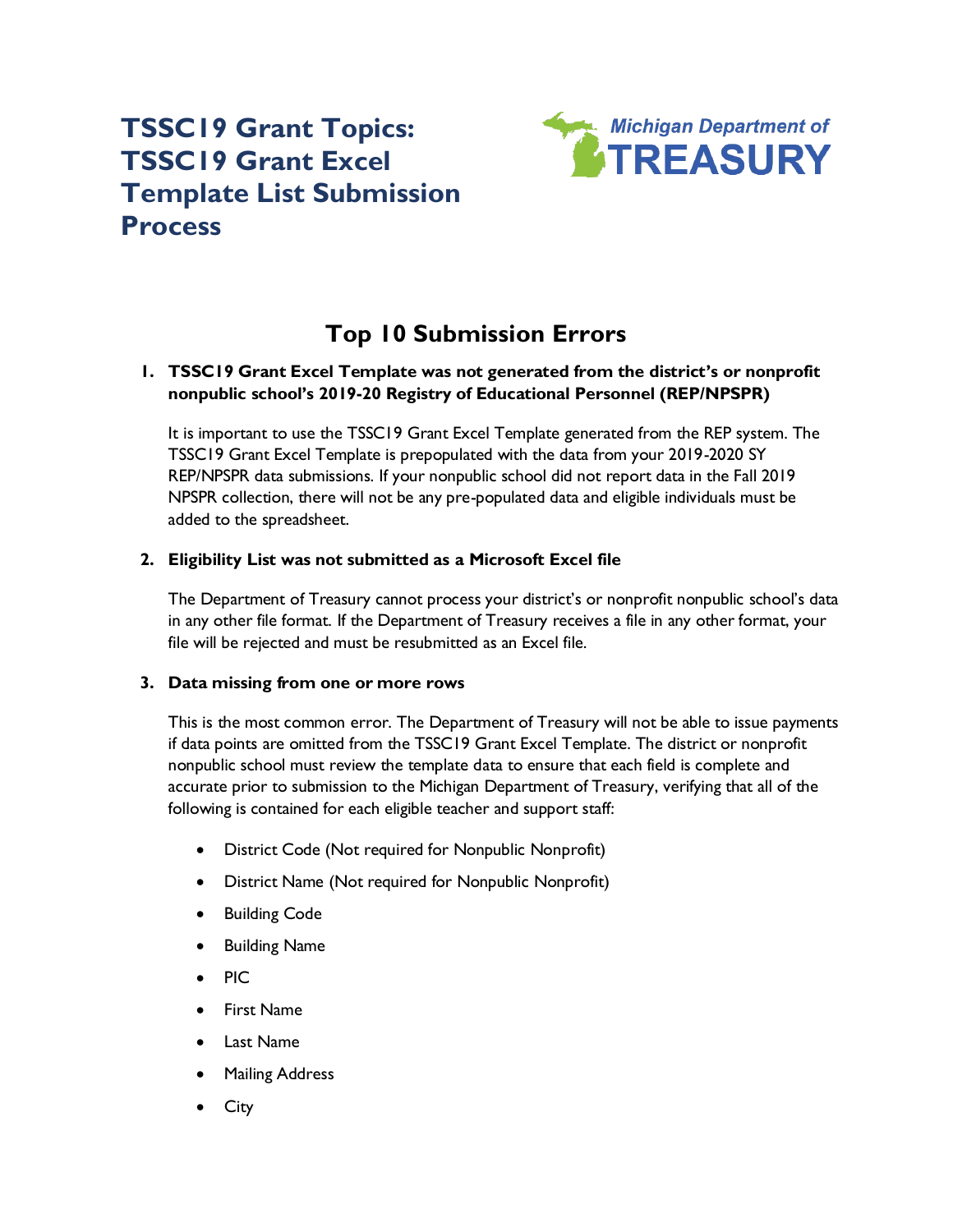- State
- Zip Code
- SSN Verified (Yes/No)
- Employee Assignment Category
- Employee Assignment Code
- Employee Assignment Code Description
- **FTE Allocation**
- Eligibility Requirements Met and on file with the District (Yes/No)

# **4. Duplicate Personal Identification Code (PIC) listed**

Your list of eligible personnel should not have duplicate PICs in multiple rows. If the Department of Treasury receives a submission list with duplicate PICs in multiple rows, the file will be sent back for corrections. The PIC is a unique identifier for the teacher or support staff member. Each row should represent one individual. If multiple assignments are eligible, the individual should be combined into one row within the spreadsheet.

#### **5. Ineligible Employee Assignment Codes**

The Employee Assignment Code originates from the 2019-2020 REP report. Districts and nonpublic schools are expected to revise the TSSC19 Grant Excel Template to accurately reflect the eligible Employee Assignment Code for the purposes of these grant programs. The Employee Assignment Code should **ONLY** reflect the eligible category. Ineligible Employee Assignment Codes may not be eligible to receive a payment.

#### **6. Unverified Social Security Numbers**

The Social Security Number (SSN) must be verified in the CEPI system as accurate. Once verified, mark "Yes" in column L on the template. If the eligible staff listed does not contain a SSN, this information must be added to the REP system. Upon the submission of the final list of eligible grant recipients to the Department of Treasury, individuals with a with a "No" value in the SSN Verified column will not have a payment processed.

The Department of Treasury will be matching the Personnel Identification Code (PIC) to the Social Security Number (SSN) before processing payments. If there is an inaccurate SSN in the CEPI system, the Department of Treasury will not be able to issue payment.

#### **7. Eligibility Requirements data field left blank**

After you have received the completed Teacher and Support Staff COVID-19 Grants Certification form from eligible staff, mark this cell with a "Yes." Payments will be only issued to classroom teachers and support staff marked with a "Yes" in Column Q of the TSSC19 Grant Excel Template. If personnel do not qualify for the TSSC19 Grant programs, please ensure they